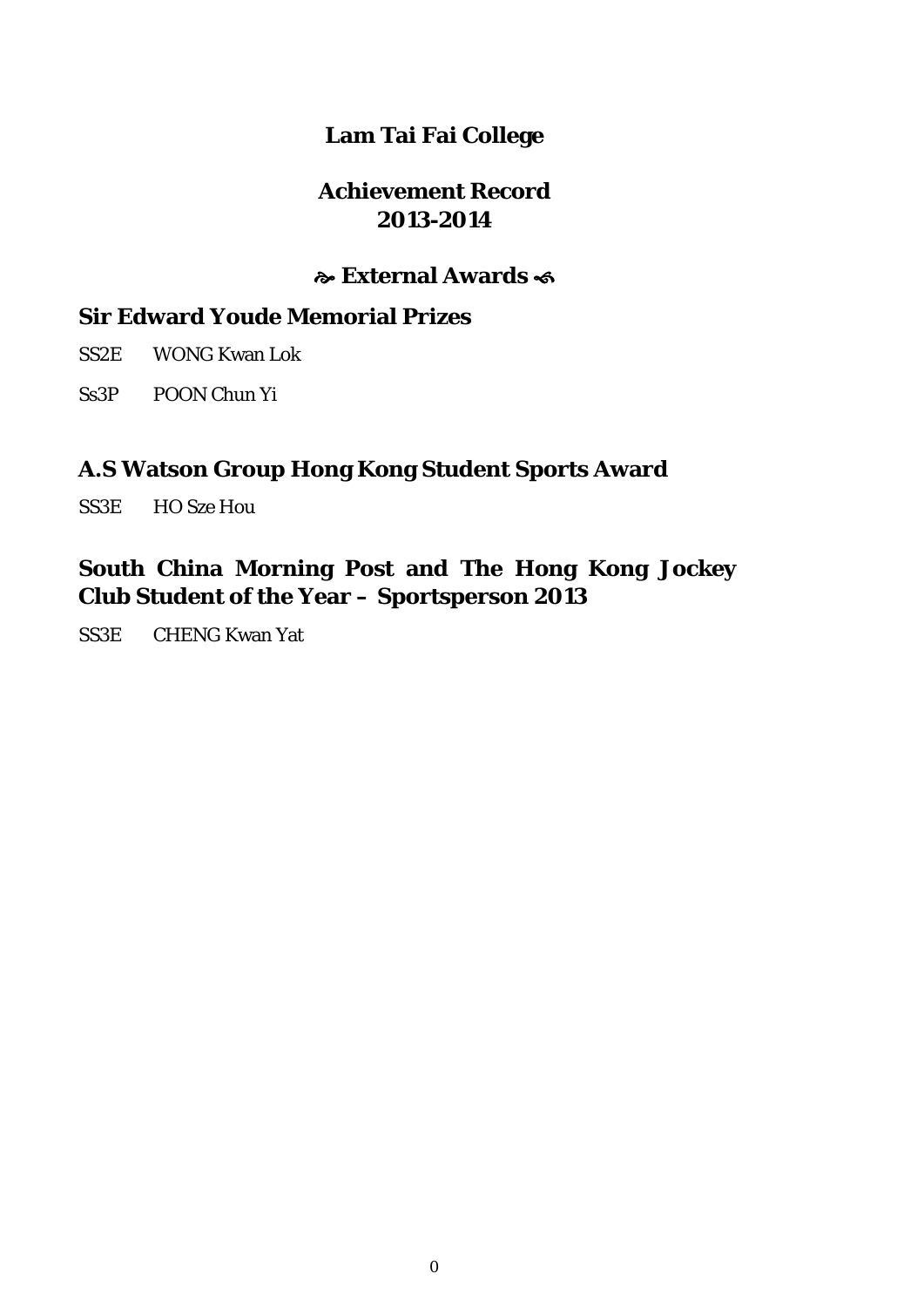## **Sports Achievements**

# **Athletics**

### **HKSSF Shatin & Sai Kung District Inter-School Athletics Championships 2013-2014**

### **Team**

Girls B Grade 3rd Runner-up

## **Individual**

|  | <b>Boys A Grade</b> |
|--|---------------------|
|  |                     |

| Long Jump            | 1st Runner-up             | JS3A              | <b>CHAN Pak Hin</b>         |
|----------------------|---------------------------|-------------------|-----------------------------|
| <b>Boys B Grade</b>  |                           |                   |                             |
| 800m                 | 1st Runner-up             | <b>SS1E</b>       | <b>TO Kwan Kam</b>          |
| <b>Triple Jump</b>   | 1st Runner-up             | JS3A              | <b>LEUNG Ho Yin</b>         |
| <b>Boys C Grade</b>  |                           |                   |                             |
| Long Jump            | Champion                  | JS1A              | <b>CHAN Chung Hin</b>       |
| <b>Girls A Grade</b> |                           |                   |                             |
| 4X400                | 2 <sup>nd</sup> Runner-up | SS3E              | <b>LEE Hoi Ying</b>         |
|                      |                           | SS3E              | NG Chi Ching Allie          |
|                      |                           | SS3E              | <b>WONG Sze Wun</b>         |
|                      |                           | SS <sub>2</sub> R | <b>WU Tsz Yan</b>           |
| <b>Girls B Grade</b> |                           |                   |                             |
| <b>4X100</b>         | 2 <sup>nd</sup> Runner-up | JS2D              | <b>WU WU Carmen</b>         |
|                      |                           | <b>JS3A</b>       | <b>TSE Pui Ying</b>         |
|                      |                           | JS3A              | <b>LAI Cheuk Yuet Lucky</b> |
|                      |                           | <b>SS1R</b>       | <b>IP Yan Tung</b>          |
| 1500m                | 2 <sup>nd</sup> Runner-up | JS3A              | <b>HUI Kei Yee Katie</b>    |
| 200m                 | 2 <sup>nd</sup> Runner-up | <b>SS1R</b>       | <b>IP Yan Tung</b>          |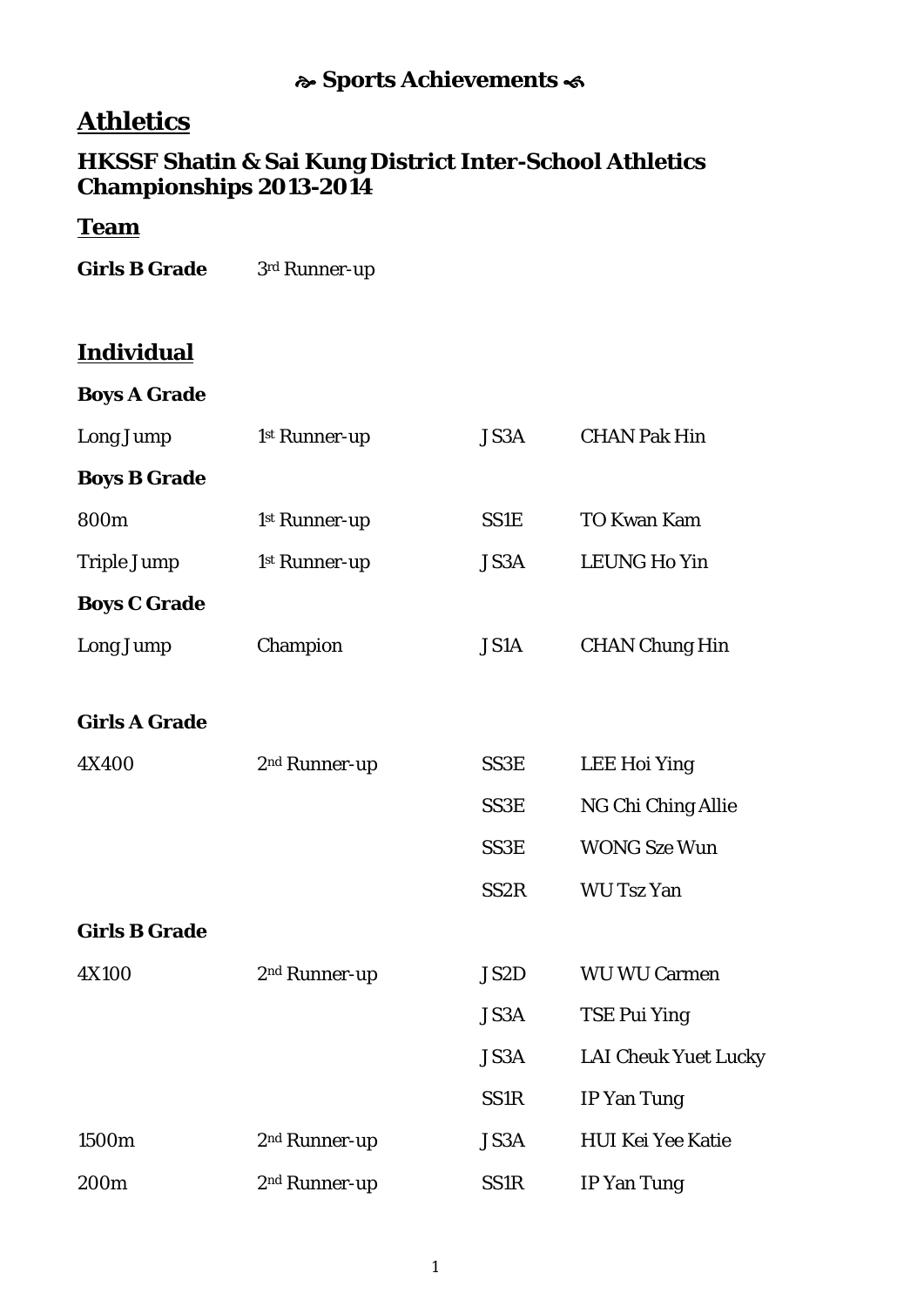# **Badminton HKSSF Shatin & Sai Kung District Inter-school Badminton Competition 2013-2014**

#### **Team**

| <b>Boys A Grade</b> |                       | 3rd Runner-up |                   |                       |
|---------------------|-----------------------|---------------|-------------------|-----------------------|
| <b>JS3B</b>         | <b>TANG King Fung</b> |               | SS <sub>2</sub> P | LO Tsun               |
| SS <sub>2</sub> E   | <b>CHAN Chun Hin</b>  |               | SS <sub>2</sub> R | <b>LAI Cheuk Fung</b> |
| SS <sub>2F</sub>    | <b>TSANG Ho Yin</b>   |               | SS <sub>2</sub> R | <b>YICK Chu Kwan</b>  |
| SS <sub>2F</sub>    | YEUNG Ho Him          |               | SS <sub>3</sub> E | <b>SHEK Cho Wing</b>  |

# **Basketball**

## **HKSSF Shatin & Sai Kung District Inter-school Basketball Competition 2013-2014**

### **Team**

| <b>Girls A Grade (DII)</b> |                       | <b>Champion</b> |                   |                       |
|----------------------------|-----------------------|-----------------|-------------------|-----------------------|
| SS <sub>3</sub> E          | LAI Shu Ning          |                 | SS <sub>3</sub> E | CHAN Wan Wai          |
| SS <sub>3</sub> E          | LEE Hoi Ying          |                 | SS <sub>3</sub> E | WONG Yi Ling          |
| SS <sub>3</sub> E          | NG Chi Ching Allie    |                 | SS <sub>3F</sub>  | <b>HEUNG Yi Lun</b>   |
| SS <sub>3</sub> E          | <b>FUNG Wing Ki</b>   |                 | <b>SS1P</b>       | <b>CHAN Ching Lam</b> |
| SS <sub>3</sub> E          | <b>TSANG Hiu Tung</b> |                 | SS <sub>1</sub> R | LING Ga Kei Miyuki    |
| SS <sub>3</sub> E          | WONG Sze Wun          |                 |                   |                       |

# **Beach Volleyball**

## **HKSSF Inter-School Beach Volleyball Competition (New Territories) 2013-2014**

### **Team**

| <b>Girls Overall</b> |                       | 2 <sup>nd</sup> Runner-up |              |
|----------------------|-----------------------|---------------------------|--------------|
| SS <sub>2</sub> E    | <b>WONG Wai Ching</b> | SS <sub>2</sub> R         | LAW Tsz Ying |
| SS <sub>2</sub> E    | YEUNG Wing Yi         | SS <sub>3</sub> R         | LEE Sze Wing |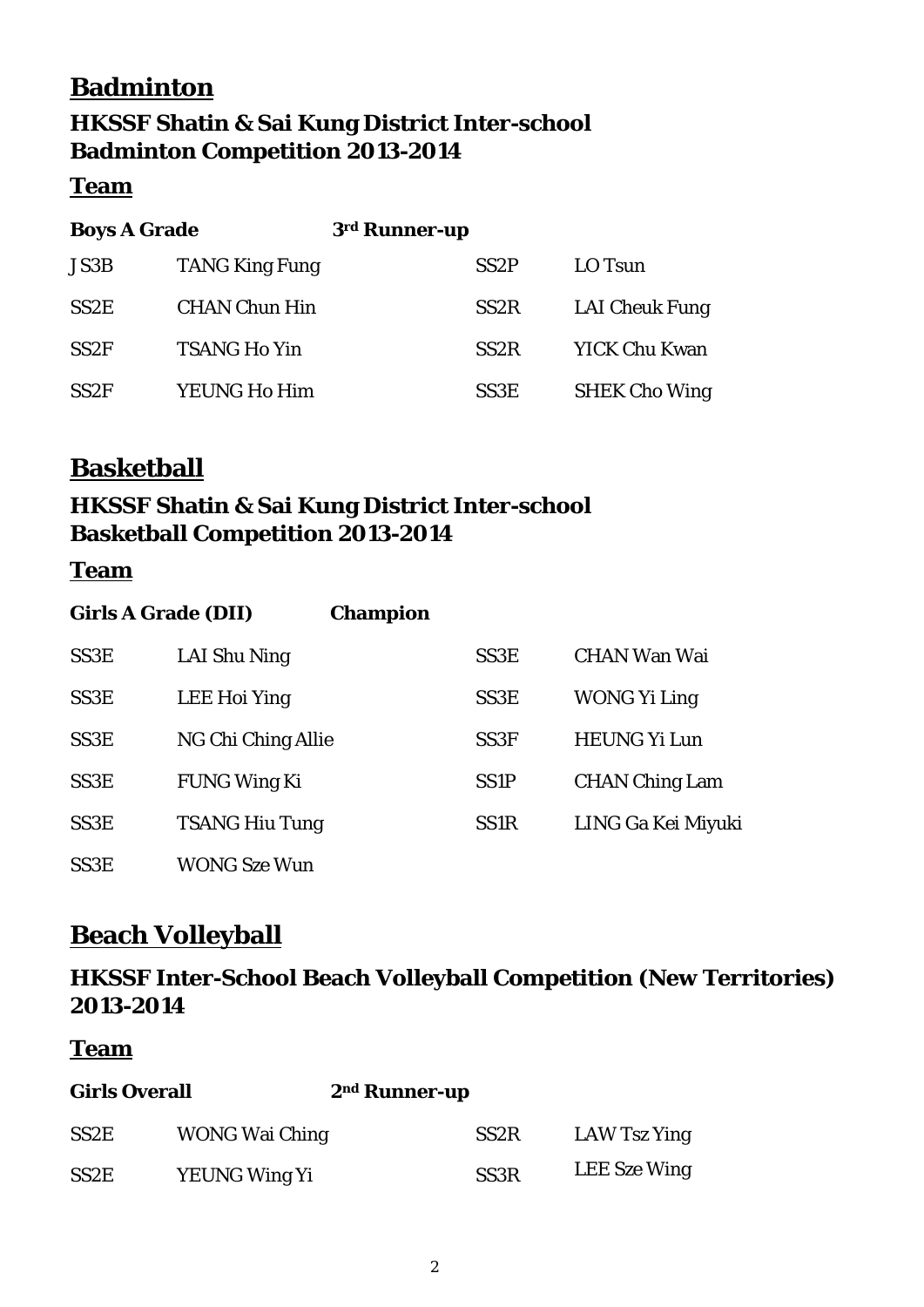# **Cross-Country**

## **HKSSF Shatin & Sai Kung District Inter-school Cross-Country Competition 2013-2014**

### **Team**

| <b>Boys B Grade</b> |                       | 2 <sup>nd</sup> Runner-up |                            |
|---------------------|-----------------------|---------------------------|----------------------------|
| JS <sub>2</sub> A   | <b>CHOW Chi Hei</b>   | <b>JS3A</b>               | <b>LAM Yat Ting Harley</b> |
| JS3A                | AU Wai Kit            | JS3D                      | <b>HUNG Lok Kin</b>        |
| JS3A                | <b>CHOI Chak Kui</b>  | <b>SS1E</b>               | LO Man Hui Michael         |
| JS3A                | HO Kin Ming           | <b>SS1E</b>               | <b>TO Kwan Kam</b>         |
|                     |                       |                           |                            |
| <b>Individual</b>   |                       |                           |                            |
| <b>Boys B Grade</b> | 5 <sup>th</sup> Place | <b>JS3A</b>               | HO Kin Ming                |

| 7 <sup>th</sup> Place | <b>JS3A</b> | <b>LAM Yat Ting Harley</b> |
|-----------------------|-------------|----------------------------|

# **Cycling**

## **School Sports Programme - Outreach Coaching Cycling Competition - Series 2**

### **Individual**

| <b>Boys C Grade</b> | Champion | JS2D | <b>FONG Cheuk Shan</b> |
|---------------------|----------|------|------------------------|
| <b>Boys B Grade</b> | Champion | JS3A | HO Kin Ming            |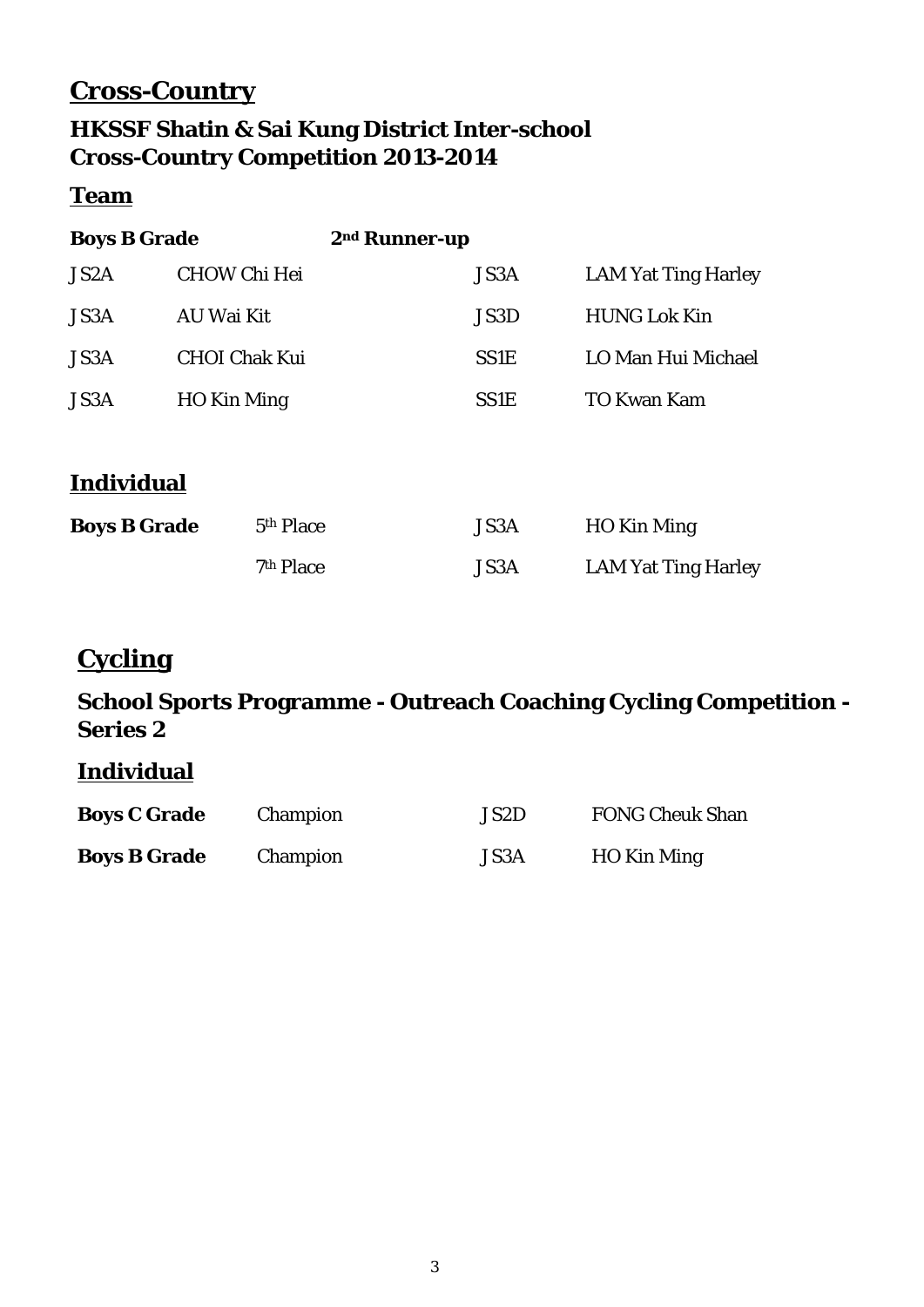# **Fencing**

# **Inter-school Fencing Competition (New Territories) 2013-2014 Team**

| <b>Boys Overall</b>  |                            | <b>Champion</b>           |                   |                             |
|----------------------|----------------------------|---------------------------|-------------------|-----------------------------|
| <b>Boys Epee</b>     |                            | <b>Champion</b>           |                   |                             |
| JS3A                 | LI Chi Yi                  |                           | JS3C              | <b>LEE Tsz To</b>           |
| <b>JS3B</b>          | <b>LEUNG Yue Sheng</b>     |                           | SS <sub>2F</sub>  | <b>LEUNG Pok Hoi</b>        |
| JS3C                 | <b>LAW Wing Fung Alvin</b> |                           | SS3E              | <b>HO Sze Hou</b>           |
| <b>Boys Foil</b>     |                            | <b>Champion</b>           |                   |                             |
| JS2A                 | <b>YUNG Long Ting</b>      |                           | SS <sub>2</sub> P | <b>CHAN Wun Sang</b>        |
| SS <sub>1</sub> P    | <b>CHEUNG Ka Long</b>      |                           |                   |                             |
| <b>Boys Sabre</b>    |                            | <b>Champion</b>           |                   |                             |
| <b>SS1E</b>          | <b>WONG Man Hoi</b>        |                           | SS3E              | <b>TSANG Tsz Hin</b>        |
| SS <sub>2</sub> R    | <b>CHAN Cheuk Him</b>      |                           | SS <sub>3</sub> T | NG Man Him                  |
| SS <sub>2F</sub>     | <b>WONG Long Kei</b>       |                           |                   |                             |
| <b>Girls Overall</b> |                            | 1 <sup>st</sup> Runner-up |                   |                             |
| <b>Girls Epee</b>    |                            | 2 <sup>nd</sup> Runner-up |                   |                             |
| JS2A                 | XU Qi                      |                           | JS3C              | <b>HUNG Wing Yan Winne</b>  |
| JS2B                 | <b>LEE Tsz Ying</b>        |                           | SS1E              | <b>LEUNG Chit</b>           |
| JS2D                 | LI Po Ching                |                           | SS1R              | <b>CHAN Kwan Ting Wendy</b> |
| <b>Girls Sabre</b>   |                            | 3rd Runner-up             |                   |                             |

| <b>JS1A</b> | <b>CHU Wing Kiu</b> | JS2A        | <b>MAK Shun Yan</b> |
|-------------|---------------------|-------------|---------------------|
| JS2C        | SO Ching Wun        | <b>SS1F</b> | WOO Lok Yi          |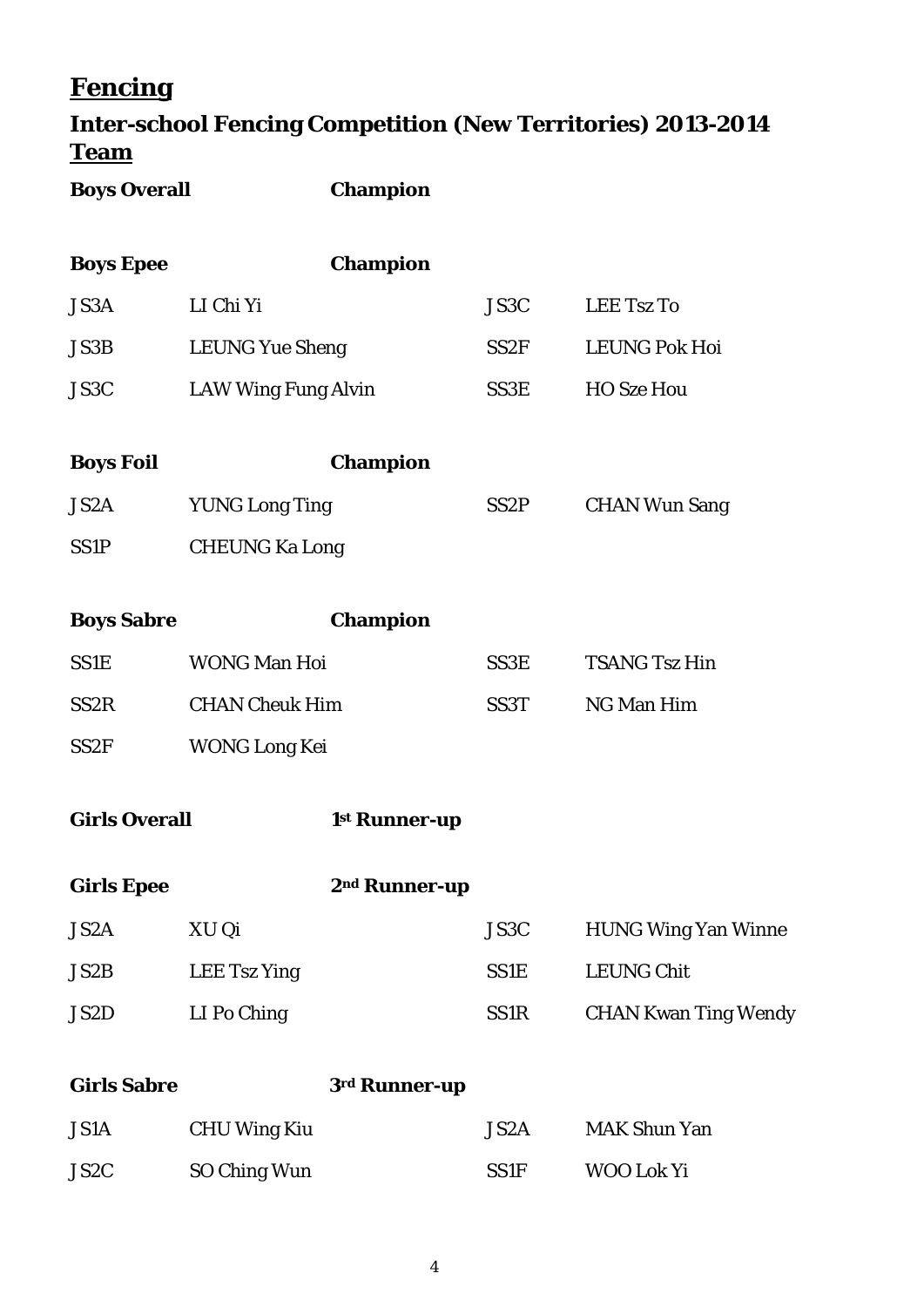# **Fencing**

# **Inter-school Fencing Competition (New Territories) 2013-2014 Team**

# **Individual**

## **Boys A Grade**

| Epee                 | <b>Gold Medal</b>   | SS3E              | <b>HO Sze Hou</b>           |
|----------------------|---------------------|-------------------|-----------------------------|
| Foil                 | <b>Gold Medal</b>   | SS <sub>1P</sub>  | <b>CHEUNG Ka Long</b>       |
|                      | <b>Silver Medal</b> | SS <sub>2</sub> P | <b>CHAN Wun Sang</b>        |
| <b>Sabre</b>         | <b>Gold Medal</b>   | SS <sub>2R</sub>  | <b>CHAN Cheuk Him</b>       |
|                      | <b>Bronze Medal</b> | SS <sub>2R</sub>  | <b>CHAN Tsz Kai</b>         |
|                      | <b>Silver Medal</b> | SS3E              | <b>TSANG Tsz Hin</b>        |
| <b>Boys B Grade</b>  |                     |                   |                             |
| <b>Sabre</b>         | <b>Silver Medal</b> | <b>SS1E</b>       | <b>TSANG Ho Fung</b>        |
| <b>Boys C Grade</b>  |                     |                   |                             |
| <b>Sabre</b>         | <b>Bronze Medal</b> | JS <sub>2</sub> A | <b>TSANG Ho Ming</b>        |
| <b>Girls B Grade</b> |                     |                   |                             |
| <b>Epee</b>          | <b>Silver Medal</b> | SS1R              | <b>CHAN Kwan Ting Wendy</b> |
| <b>Girls C Grade</b> |                     |                   |                             |
| <b>Sabre</b>         | <b>Silver Medal</b> | <b>JS1A</b>       | <b>CHU Wing Kiu</b>         |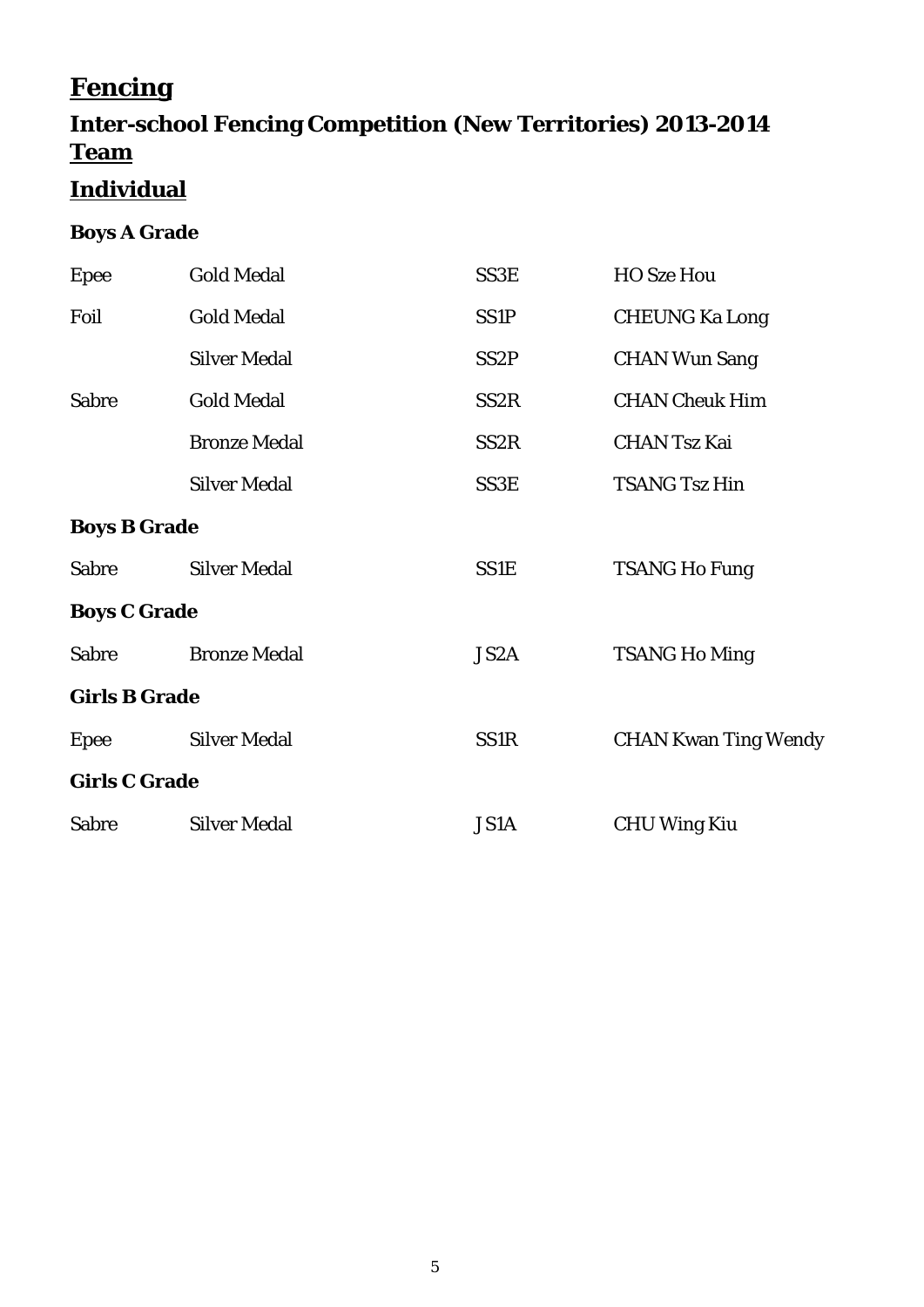# **Football**

## **HKSSF Shatin & Sai Kung District Inter-school Football Competition 2013-2014**

## **Team**

| <b>Boys A Grade (DI)</b> |                           | 2 <sup>nd</sup> Runner-up |                   |                       |
|--------------------------|---------------------------|---------------------------|-------------------|-----------------------|
| <b>SS1P</b>              | <b>WONG Tsz Ho</b>        |                           | SS <sub>2</sub> R | <b>CHAN Siu Kwan</b>  |
| SS <sub>1</sub> R        | <b>BAXTER Dwain David</b> |                           | SS <sub>2</sub> R | <b>LEUNG Pak Yui</b>  |
| SS2F                     | <b>CHUA Yuen</b>          |                           | SS <sub>2</sub> R | <b>TAM Chi Chung</b>  |
| SS2F                     | YIM Tsz Wai               |                           | SS3E              | <b>CHAU Cheuk Hay</b> |
| SS2F                     | YIP Ka Shing              |                           | SS3E              | <b>CHAU Cheuk Him</b> |
| SS2F                     | YIP Yu Tung               |                           | SS <sub>3</sub> E | KWOK Kai Him          |
| SS <sub>2</sub> P        | <b>CHAN Wai Kin</b>       |                           | SS <sub>3F</sub>  | <b>CHAN Chin Fung</b> |
| SS <sub>2</sub> P        | HUI Ka Hin                |                           | SS <sub>3F</sub>  | <b>CHENG Ho Hang</b>  |
| SS <sub>2</sub> P        | <b>SHUM Ka Ho</b>         |                           | SS <sub>3</sub> T | <b>CHAN Backen</b>    |
| SS <sub>2</sub> P        | <b>WU Yiu Chuen</b>       |                           |                   |                       |

**Boys B Grade (DI) 3rd Runner-up**

| JS2A                 | <b>WU Edward Nathanael</b> | JS3B             | <b>CHAN Kin Fu</b>        |
|----------------------|----------------------------|------------------|---------------------------|
| JS2B                 | <b>WONG Him Shing</b>      | <b>JS3B</b>      | <b>CHU Chun Kiu</b>       |
| JS <sub>2</sub> C    | <b>LAU Kenneth</b>         | <b>SS1E</b>      | LO Kwan Ho Kenny          |
| <b>JS3A</b>          | <b>LEUNG Ho Yin</b>        | <b>SS1E</b>      | <b>TO Kwan Kam</b>        |
| JS3A                 | <b>POON Shing Tung</b>     | <b>SS1F</b>      | <b>CHAN Yu Hin</b>        |
| JS3A                 | <b>TSANG Ho Keung</b>      | SS1R             | <b>AU Man Lok</b>         |
| <b>JS3A</b>          | <b>WONG Chun Kit</b>       | SS1R             | <b>CHEUNG Nok</b>         |
| JS3A                 | <b>WONG Yuk Pui</b>        | SS1R             | <b>KABAKLI Kevin Umit</b> |
| <b>Girls Overall</b> | 3rd Runner-up              |                  |                           |
| JS2A                 | <b>LEE Hoi Yan</b>         | SS3E             | LEE Hoi Ying              |
| <b>SS1P</b>          | <b>CHAN Ching Lam</b>      | SS3E             | NG Chi Ching Allie        |
| SS <sub>2</sub> E    | TAI Wai Yi Adrienne        | SS3E             | <b>WONG Sze Wun</b>       |
| SS <sub>2</sub> R    | <b>WU Tsz Yan</b>          | SS3E             | <b>TSANG Hiu Tung</b>     |
| SS3E                 | <b>CHAN Wan Wai</b>        | SS <sub>3F</sub> | <b>HEUNG Yi Lun</b>       |
| SS3E                 | <b>FUNG Wing Ki</b>        | SS <sub>3R</sub> | <b>LEE</b> Sze Wing       |

SS3E LAI Shu Ning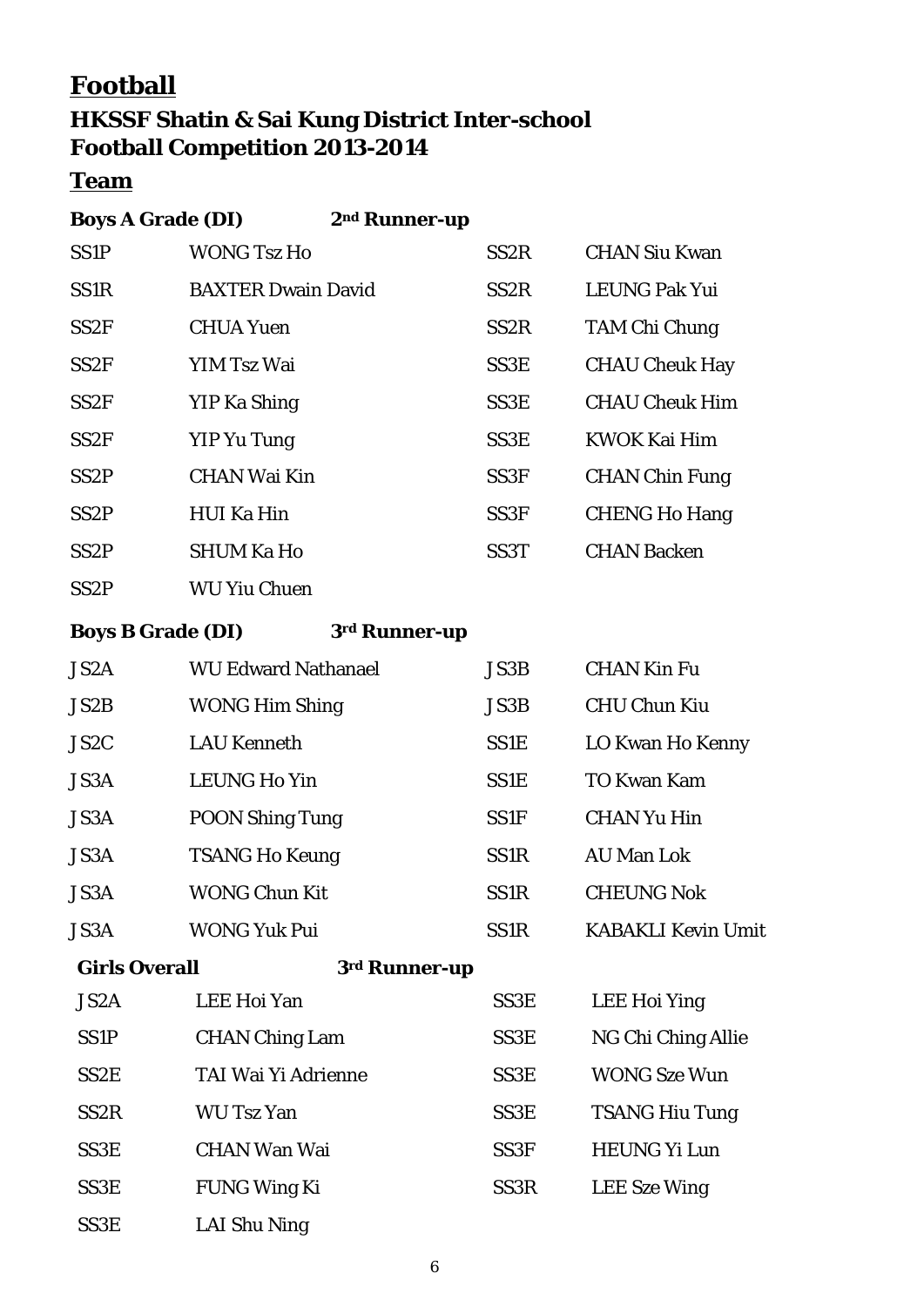# **Handball HKSSF Shatin & Sai Kung District Inter-school Handball Competition 2013-2014**

### **Team**

| <b>Boys A Grade</b> | 3rd Runner-up             |                   |                      |
|---------------------|---------------------------|-------------------|----------------------|
| JS3A                | <b>HE Bin Hong</b>        | SS3E              | <b>LAM Ka Hei</b>    |
| JS3C                | <b>KU Chin Fung</b>       | SS3E              | NG Ka Yue            |
| JS3C                | <b>TSE Pak Ming Felix</b> | SS3E              | <b>NG Wing Tung</b>  |
| SS <sub>1</sub> P   | <b>CHAN Yin Cheung</b>    | SS3E              | <b>SHEK Cho Wing</b> |
| SS <sub>1</sub> P   | <b>CHAU Cheuk Nam</b>     | SS <sub>3</sub> E | <b>TSANG Tsz Hin</b> |
| SS <sub>2</sub> R   | <b>YICK Chu Kwan</b>      | SS <sub>3F</sub>  | <b>TSE Ka Lok</b>    |
| SS3E                | <b>CHAN Ting Hong</b>     | SS <sub>3</sub> T | NG Man Him           |
| SS3E                | <b>CHENG Kwan Yat</b>     | SS <sub>3</sub> T | <b>WONG Tin Yiu</b>  |
| SS <sub>3</sub> E   | <b>KWOK Kai Him</b>       |                   |                      |

**Boys B Grade 1st Runner-up**

| <b>JS3A</b> | LAU Siu Wang          | JS3C              | LAU Ian                    |
|-------------|-----------------------|-------------------|----------------------------|
| <b>JS3A</b> | <b>LEUNG Ho Yin</b>   | JS3D              | <b>HUNG Lok Kin</b>        |
| <b>JS3A</b> | LI Chi Yi             | JS3D              | <b>LEE Siu Nam</b>         |
| <b>JS3A</b> | <b>LO Cheuk Nam</b>   | JS3D              | <b>WONG Tsz Jun Carson</b> |
| <b>JS3A</b> | <b>TSANG Ho Keung</b> | <b>SS1E</b>       | <b>CHOW Wai Yeung</b>      |
| <b>JS3A</b> | <b>TSANG Ka Lai</b>   | SS <sub>1</sub> R | YAU Yat Tai                |
|             |                       |                   |                            |

JS3B TANG Man Tik

**Girls A Grade Champion**

| <b>SS1P</b>       | <b>CHAN Ching Lam</b> | SS <sub>3</sub> E | NG Chi Ching Allie    |
|-------------------|-----------------------|-------------------|-----------------------|
| SS <sub>2</sub> E | TAI Wai Yi Adrienne   | SS3E              | <b>TSANG Hiu Tung</b> |
| SS <sub>2</sub> R | <b>CHIU Wing Ki</b>   | SS <sub>3</sub> E | <b>WONG Sze Wun</b>   |
| SS <sub>2</sub> R | <b>WU Tsz Yan</b>     | SS <sub>3</sub> E | <b>WONG Yi Ling</b>   |
| SS3E              | <b>FUNG Wing Ki</b>   | SS <sub>3F</sub>  | <b>HEUNG Yi Lun</b>   |
| SS <sub>3</sub> E | <b>LEE Hoi Ying</b>   |                   |                       |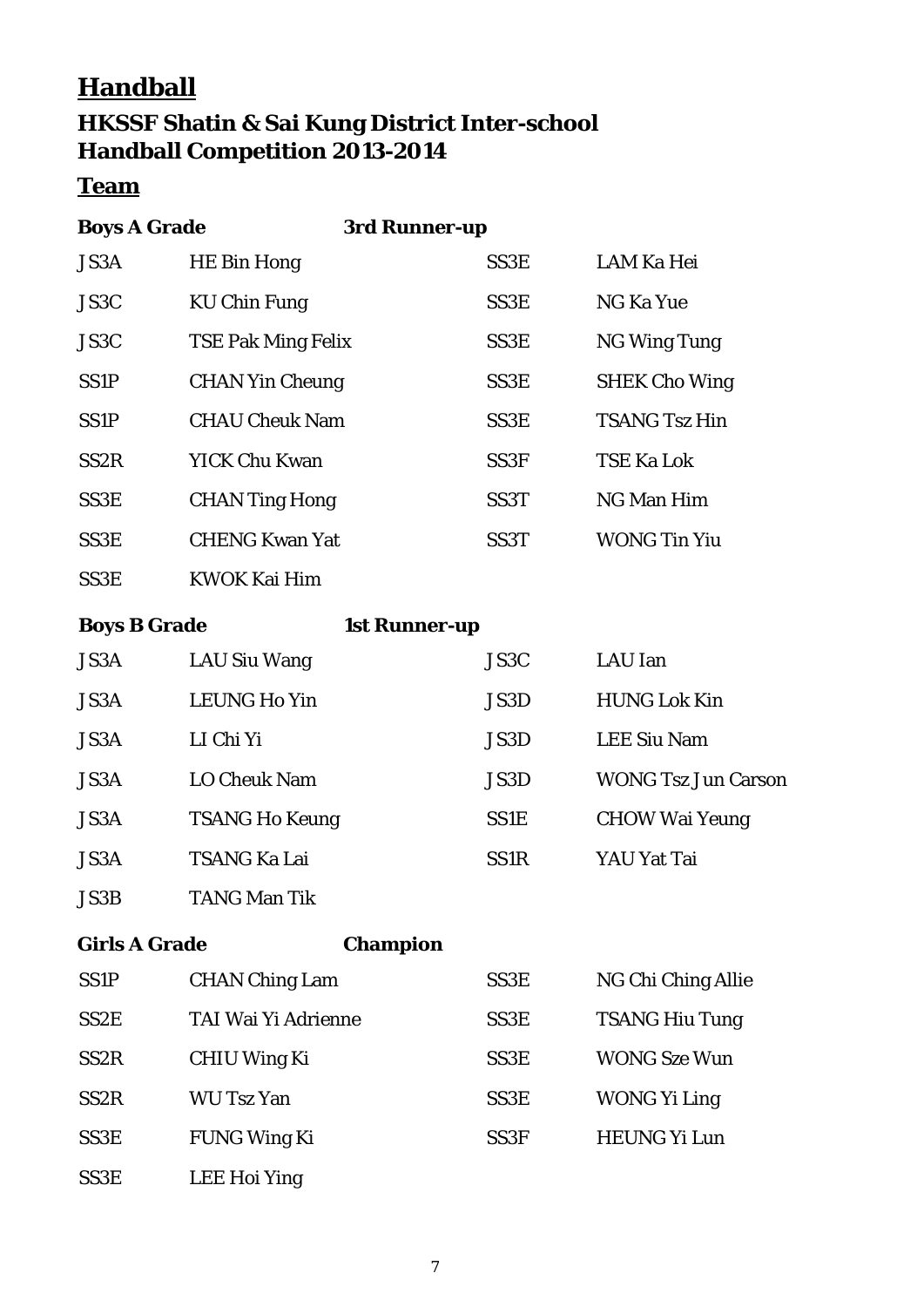# **Long Distance Run**

### **HKSSF Shatin & Sai Kung District Inter-school Long Distance Run Competition 2013-2014**

### **Team**

| <b>Girls B Grade</b> | 3rd Runner-up                                   |                     |                                                      |
|----------------------|-------------------------------------------------|---------------------|------------------------------------------------------|
| JS3A<br><b>JS3A</b>  | <b>CHAN Hiromi</b><br><b>CHUI Kei Yee Katie</b> | JS3A<br><b>SS1F</b> | <b>TSE Pui Ying</b><br><b>CHAN Ching Hei Hillary</b> |
| <b>JS3A</b>          | LEUNG Ching Chi Gigi                            | <b>SS1F</b>         | <b>CHAN Ching Sze Cecilia</b>                        |
| <b>Girls C Grade</b> | 3 <sup>rd</sup> Runner-up                       |                     |                                                      |
| <b>JS1A</b>          | <b>CHU Sui Ching</b>                            | JS1A                | POON Ki Wing                                         |
| <b>JS1A</b>          | <b>CHUNG Brienne Chloe</b>                      | <b>JS1A</b>         | <b>WONG Shu Wing</b>                                 |
| <b>JS1A</b>          | LEE Tsz Ching                                   | JS2A                | <b>LEE Hoi Yan</b>                                   |
| Individual           |                                                 |                     |                                                      |

### **Individual**

| <b>Girls B Grade</b> | <b>Champion</b> |
|----------------------|-----------------|
|                      |                 |

| <b>JS3A</b> | <b>CHUI Kei Yee Katie</b> |  |
|-------------|---------------------------|--|
|             |                           |  |

| <b>Boys B Grade</b> |  |  | <b>6th Place</b> |
|---------------------|--|--|------------------|
|---------------------|--|--|------------------|

JS3A HO Kin Ming

# **Squash**

## **HKSSF Inter-School Individual Squash Tournament 2013-2014**

## **Individual**

| <b>Boys B Grade</b> | 2 <sup>nd</sup> Runner-up | <b>JS3A</b> | <b>LAM Yat Ting Harley</b> |
|---------------------|---------------------------|-------------|----------------------------|
|                     |                           |             |                            |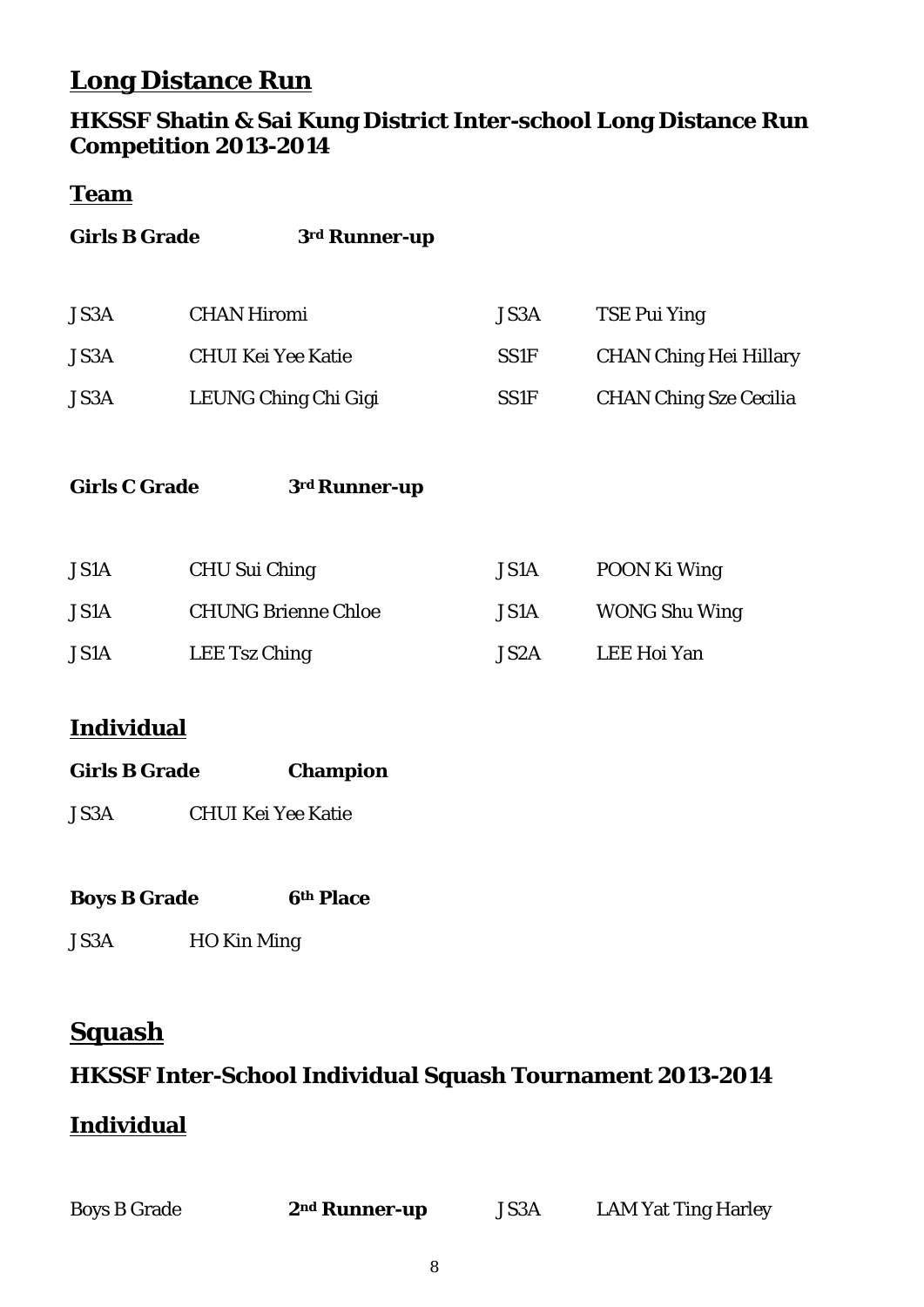# **Swimming**

# **HKSSF Shatin & Sai Kung District Inter-school Swimming Championships 2013-2014**

## **Team**

| <b>Boys A Grade</b>  |                           | 1st Runner-up             |                   |                            |
|----------------------|---------------------------|---------------------------|-------------------|----------------------------|
| JS3A                 | <b>YUEN Pak Ho</b>        |                           | SS <sub>2</sub> P | <b>CHEUNG Chi Him</b>      |
| <b>SS1E</b>          | LO Man Hei                |                           | SS <sub>2</sub> P | <b>SHUM Ka Ho</b>          |
| SS <sub>2</sub> E    | <b>TSANG Tsz Wai</b>      |                           | SS <sub>2</sub> R | <b>LEUNG Pak Yui</b>       |
| SS <sub>2</sub> E    | <b>WONG Ming Shun</b>     |                           | SS3E              | <b>CHAN Ho Hin</b>         |
| SS <sub>2P</sub>     | <b>CHAN Wai Kin</b>       |                           | SS3E              | <b>HO Sze Hou</b>          |
| <b>Boys B Grade</b>  |                           | 1 <sup>st</sup> Runner-up |                   |                            |
| JS1B                 | <b>WONG Tsun Wa</b>       |                           | JS3C              | <b>TANG Yiu Hei</b>        |
| JS2A                 | <b>CHOW Chi Hei</b>       |                           | SS1E              | LO Man Hui Michael         |
| JS2A                 | LO Man Yin                |                           | <b>SS1E</b>       | <b>WONG Ho Hin</b>         |
| JS3A                 | <b>LO Cheuk Nam</b>       |                           | <b>SS1P</b>       | <b>LEUNG Chun Hoi</b>      |
| JS3A                 | <b>NG Cheuk Him</b>       |                           | SS1R              | YAU Yat Tai                |
| <b>Girls A Grade</b> |                           | 2 <sup>nd</sup> Runner-up |                   |                            |
| <b>SS1P</b>          | <b>CHAN Ching Lam</b>     |                           | SS <sub>2R</sub>  | LUI Hiu Yan                |
| SS1R                 | <b>WONG Yin Wai</b>       |                           | SS <sub>2R</sub>  | <b>WU Tsz Yan</b>          |
| SS1R                 | LI Wing Yan               |                           | SS3E              | <b>CHAN Wan Wai</b>        |
| SS <sub>2</sub> P    | LO Yin Yin                |                           | SS <sub>3</sub> P | <b>CHEUNG Mei Yau</b>      |
| SS <sub>2R</sub>     | <b>CHAU Hau Man</b>       |                           | SS <sub>3P</sub>  | <b>CHOW Sze Wing</b>       |
| SS <sub>2</sub> R    | <b>LAM Kam Lai</b>        |                           |                   |                            |
| <b>Girls B Grade</b> |                           | 3rd Runner-up             |                   |                            |
| JS <sub>2</sub> C    | <b>OR Wing Yee</b>        |                           | JS3B              | <b>LEUNG Hiu Ching</b>     |
| JS3A                 | <b>CHAN Hiromi</b>        |                           | <b>JS3B</b>       | <b>TANG Wai Ying</b>       |
| JS3A                 | <b>CHOW Hoi Yee Rene</b>  |                           | JS3C              | <b>HUNG Wing Yan Winne</b> |
| <b>JS3A</b>          | <b>CHUI Kei Yee Katie</b> |                           | <b>SS1F</b>       | <b>CHENG Wai Ting</b>      |
| JS3A                 | TO Yue Fei                |                           |                   |                            |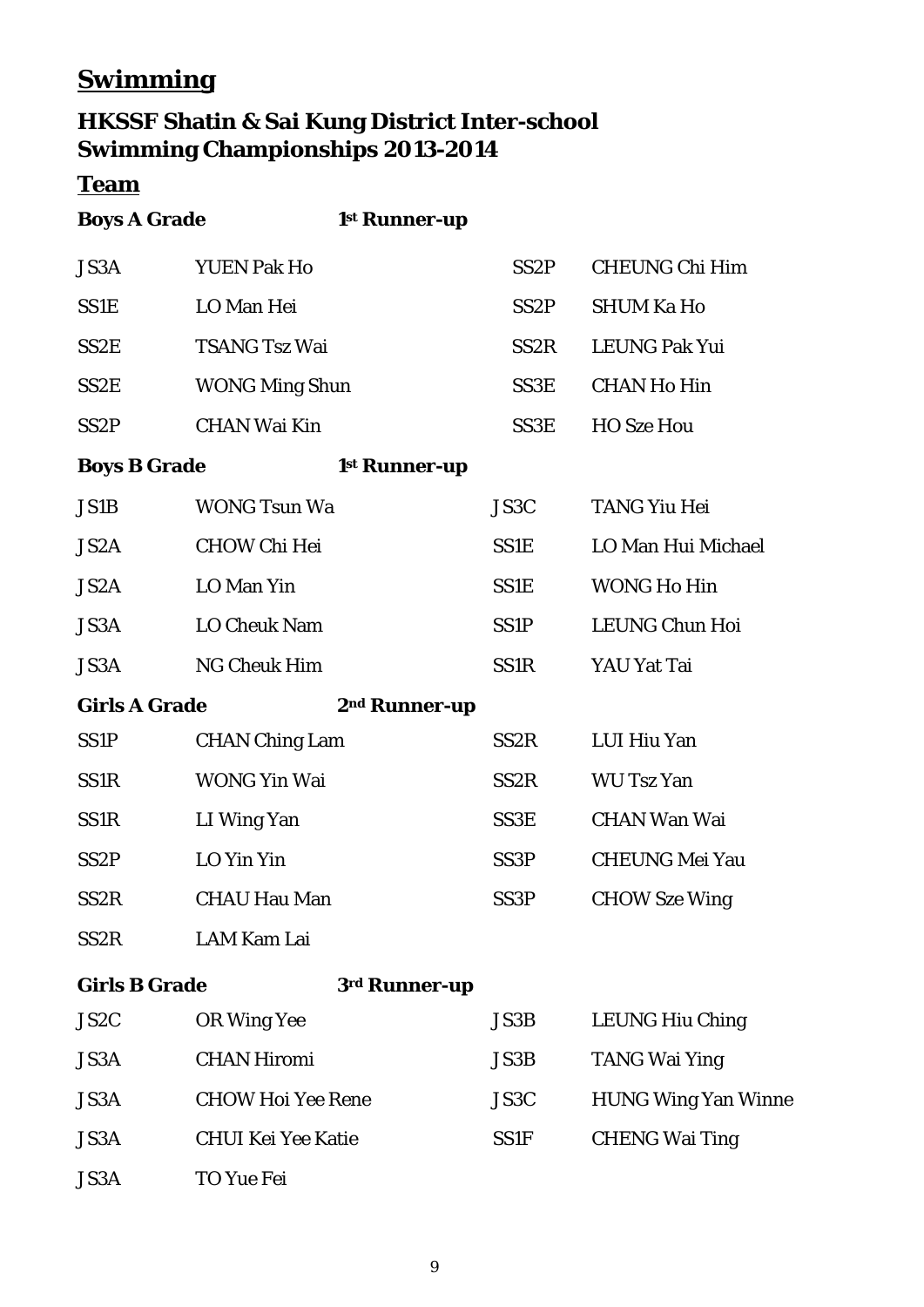# **Individual**

## **Boys A Grade**

| 50m Freestyle         | 2 <sup>nd</sup> Runner-up  | SS <sub>2</sub> P | <b>CHAN Wai Kin</b>   |
|-----------------------|----------------------------|-------------------|-----------------------|
| <b>50m Backstroke</b> | 2 <sup>nd</sup> Runner- up | JS3A              | <b>YUEN Pak Ho</b>    |
| 100m Back Stroke      | $2nd$ Runner-up            | SS <sub>3</sub> E | <b>CHAN Ho Hin</b>    |
| 100m Freestyle        | Champion                   | SS <sub>2</sub> P | <b>CHAN Wai Kin</b>   |
| 100m Back Stroke      | 1 <sup>st</sup> Runner-up  | SS <sub>2</sub> E | <b>WONG Ming Shun</b> |
| 4x50m Freestyle Relay | Champion                   | JS3A              | <b>YUEN Pak Ho</b>    |
|                       |                            | SS <sub>2</sub> E | <b>TSANG Tsz Wai</b>  |
|                       |                            | SS <sub>2</sub> E | <b>WONG Ming Shun</b> |
|                       |                            | SS <sub>2</sub> P | <b>CHAN Wai Kin</b>   |

### **Boys B Grade**

| 100m Breaststroke      | 1 <sup>st</sup> Runner-up | <b>SS1E</b>       | LO Man Hui Michael |
|------------------------|---------------------------|-------------------|--------------------|
| 200m Individual Medley | Champion                  | SS <sub>1</sub> P | LEUNG Chun Hoi     |
| 200m Freestyle         | 1 <sup>st</sup> Runner-up | SS <sub>1</sub> P | LEUNG Chun Hoi     |
| 4x50m Medley Relay     | 1 <sup>st</sup> Runner-up | <b>SS1E</b>       | LO Man Hui Michael |
|                        |                           | SS <sub>1</sub> P | LEUNG Chun Hoi     |
|                        |                           | SS <sub>1</sub> R | YAU Yat Tai        |

## **Boys C Grade**

| 50m Breaststroke   | 1 <sup>st</sup> Runner-up | JS2A        | <b>CHAN Wai Tung Titan</b> |
|--------------------|---------------------------|-------------|----------------------------|
| 200m Breaststroke  | $2nd$ Runner-up           | JS1C        | CHAN Kei Lun               |
| 4x50m Medley Relay | 1 <sup>st</sup> Runner-up | <b>JS1A</b> | <b>TANG Vicky</b>          |

| JS <sub>2</sub> A | <b>CHAN Wai Tung Titan</b> |
|-------------------|----------------------------|
| JS1C              | <b>CHAN Kei Lun</b>        |
| JS1A              | <b>TANG Vicky</b>          |
| JS1C              | <b>CHAN Kei Lun</b>        |
| JS2A              | <b>CHAN Wai Tung Titan</b> |
| JS2A              | YEUNG Wai Chun             |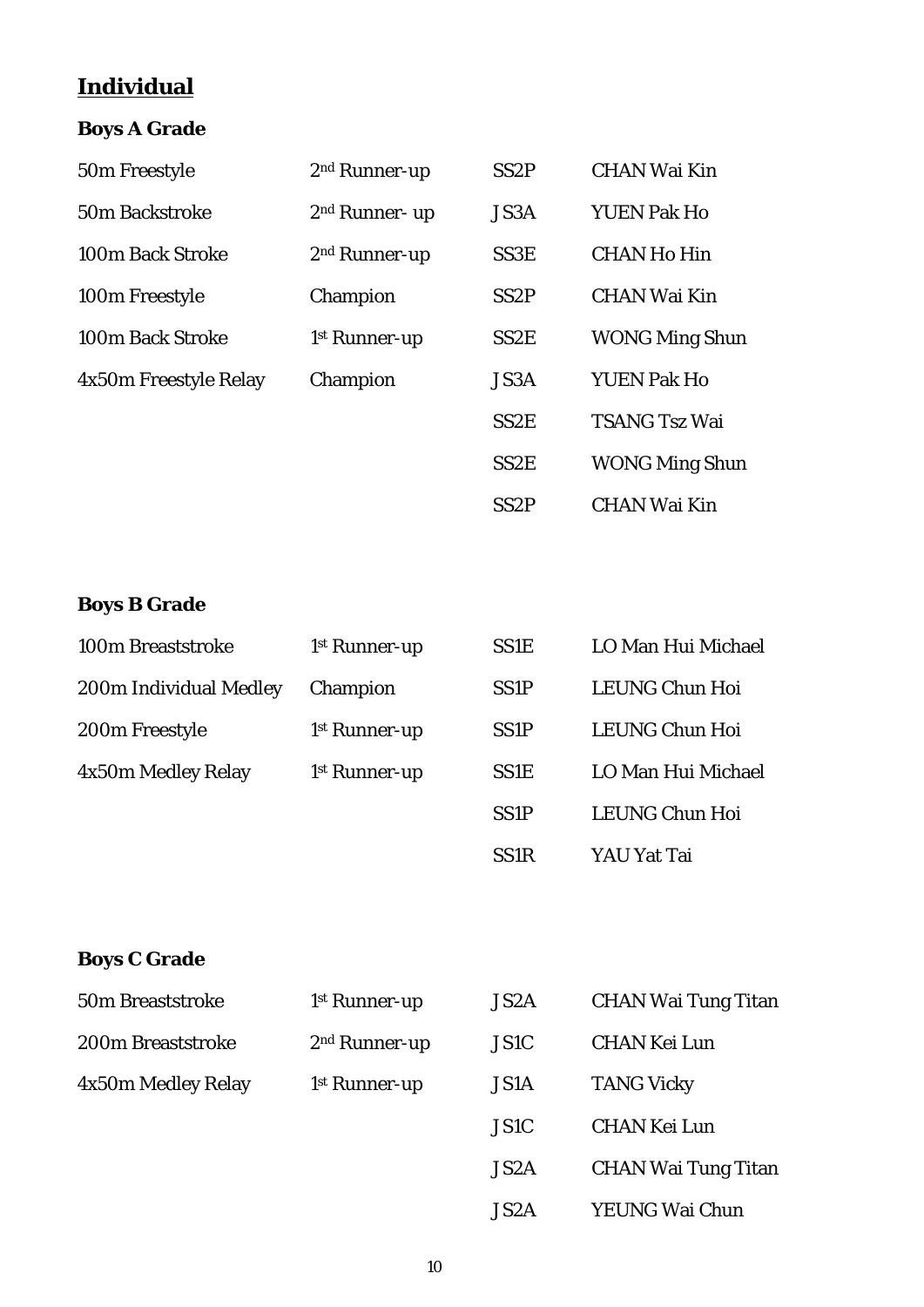### **Girls A Grade**

| 50m Butterfly         | 2 <sup>nd</sup> Runner-up | SS <sub>2R</sub>  | <b>CHAU Hau Man</b>       |
|-----------------------|---------------------------|-------------------|---------------------------|
| 50m Backstroke        | 1st Runner-up             | SS <sub>2R</sub>  | <b>WU Tsz Yan</b>         |
| 100m Backstroke       | 1st Runner-up             | SS <sub>2R</sub>  | <b>WU Tsz Yan</b>         |
| 100m Breaststroke     | 2 <sup>nd</sup> Runner-up | SS <sub>1</sub> P | <b>CHAN Ching Lam</b>     |
| 200m Freestyle        | 1st Runner-up             | SS <sub>2R</sub>  | <b>CHAU Hau Man</b>       |
| 4x50m Freestyle Relay | 2 <sup>nd</sup> Runner-up | SS <sub>1</sub> P | <b>CHAN Ching Lam</b>     |
|                       |                           | <b>SS1R</b>       | <b>WONG Yin Wai</b>       |
|                       |                           | SS1 <sub>R</sub>  | LI Wing Yan               |
|                       |                           | SS <sub>2P</sub>  | LO Yin Yin                |
| 4x50m Medley Relay    | 1st Runner-up             | SS <sub>2R</sub>  | <b>CHAU Hau Man</b>       |
|                       |                           | SS <sub>2</sub> R | LUI Hiu Yan               |
|                       |                           | SS <sub>2</sub> R | <b>WU Tsz Yan</b>         |
|                       |                           | SS3E              | <b>CHAN Wan Wai</b>       |
| <b>Girls B Grade</b>  |                           |                   |                           |
| 50m Butterfly         | 2 <sup>nd</sup> Runner-up | JS3A              | <b>CHAN Hiromi</b>        |
| 200m Freestyle        | Champion                  | JS3A              | <b>CHUI Kei Yee Katie</b> |
| 200m Breaststroke     | Champion                  | JS3A              | <b>CHUI Kei Yee Katie</b> |
| <b>Girls C Grade</b>  |                           |                   |                           |
| 50m Freestyle         | Champion                  | JS <sub>2</sub> A | LEUNG Ching In            |
| 50m Butterfly         | 1 <sup>st</sup> Runner-up | JS2A              | LEUNG Ching In            |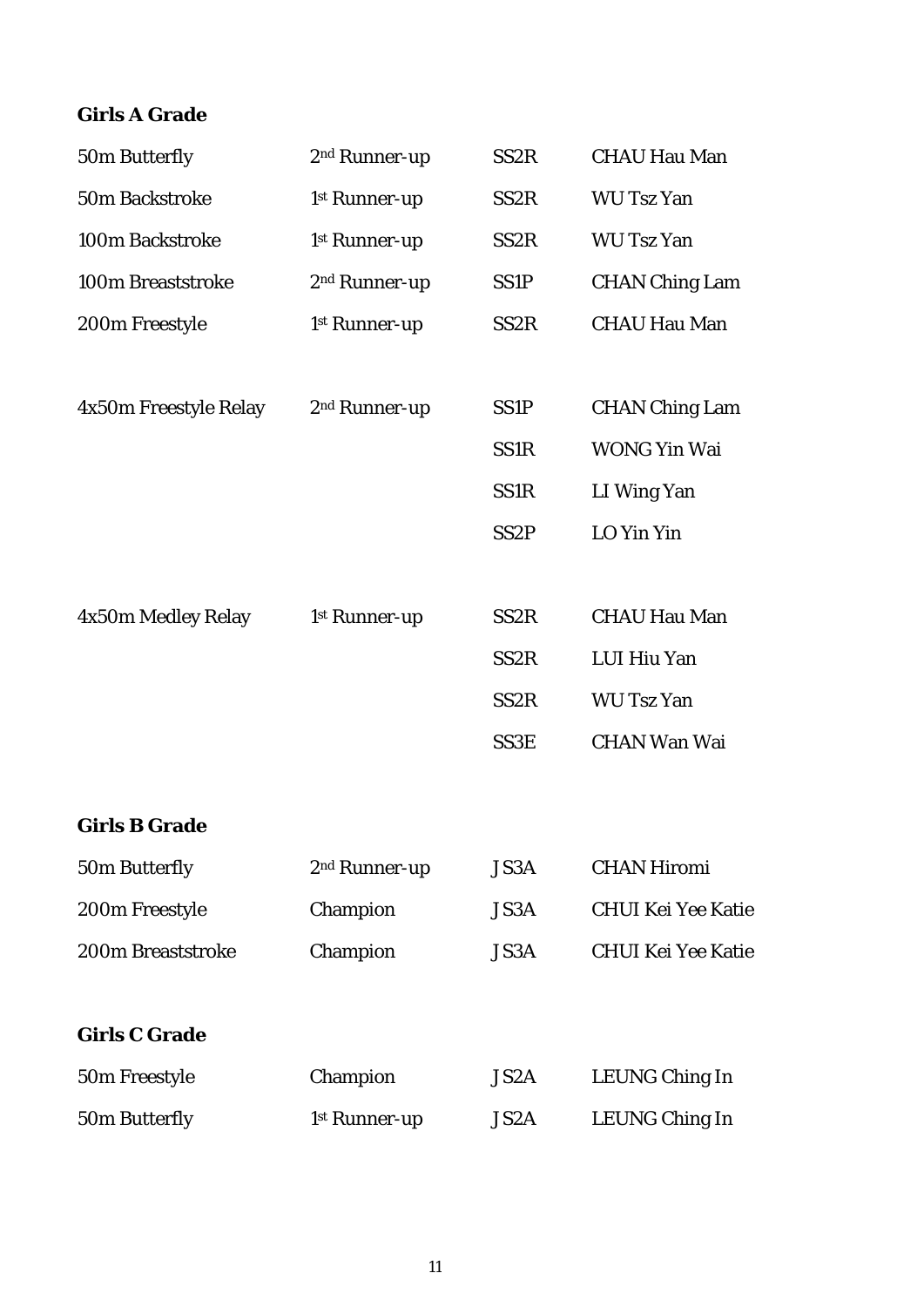# **Table-Tennis HKSSF Shatin & Sai Kung District Inter-School Table-Tennis Competition 2013-2014**

#### **Team**

| <b>Boys A Grade</b>  |                          | <b>Champion</b>           |                   |                      |
|----------------------|--------------------------|---------------------------|-------------------|----------------------|
| <b>SS1F</b>          | LI Wang Fung             |                           | SS <sub>2</sub> P | <b>SHIU Tak Chun</b> |
| SS <sub>2</sub> E    | <b>LEE Chun Ho Aaron</b> |                           | SS <sub>2</sub> P | <b>TO Man Him</b>    |
| SS <sub>2F</sub>     | HO Ho Ting               |                           |                   |                      |
| <b>Girls A Grade</b> |                          | 2 <sup>nd</sup> Runner-up |                   |                      |
| JS <sub>2</sub> A    | XU Qi                    |                           | SS <sub>3</sub> E | <b>FUNG Wing Ki</b>  |
| SS <sub>2F</sub>     | <b>TANG Tsz Ching</b>    |                           |                   |                      |

## **Tennis**

## **HKSSF Inter-School New Territories Secondary Schools Tennis Competition 2013-2014**

**Team**

| <b>Boys Overall</b> |                               | <b>1st Runner-up</b> |            |  |
|---------------------|-------------------------------|----------------------|------------|--|
| JS2B                | <b>SHEK Ching Ping Ernest</b> | SS <sub>3</sub> E    | LAM Ka Hei |  |
| SS <sub>2</sub> E   | <b>CHAN Chun Hin Steven</b>   | SS <sub>3</sub> P    | LAW Ka Nam |  |
| SS3E                | LO Joey                       |                      |            |  |

# **Volleyball**

## **HKSSF Shatin & Sai Kung District Inter-school Volleyball Competition 2013-2014**

#### **Team**

| <b>Girls A Grade (DII)</b> |                       | 1 <sup>st</sup> Runner- up |                     |
|----------------------------|-----------------------|----------------------------|---------------------|
| <b>SS1P</b>                | <b>TAM Ka Ching</b>   | SS <sub>3</sub> E          | <b>LEE Hoi Ying</b> |
| SS <sub>2</sub> E          | <b>WONG Wai Ching</b> | SS <sub>3</sub> E          | NG Chi Ching Allie  |
| SS <sub>2</sub> E          | <b>YEUNG Wing Yi</b>  | SS <sub>3</sub> E          | <b>WONG Sze Wun</b> |
| SS <sub>2</sub> R          | <b>CHIU Wing Ki</b>   | SS <sub>3F</sub>           | <b>HEUNG Yi Lun</b> |
| SS <sub>2</sub> R          | LAW Tsz Ying          | SS <sub>3</sub> R          | <b>LEE</b> Sze Wing |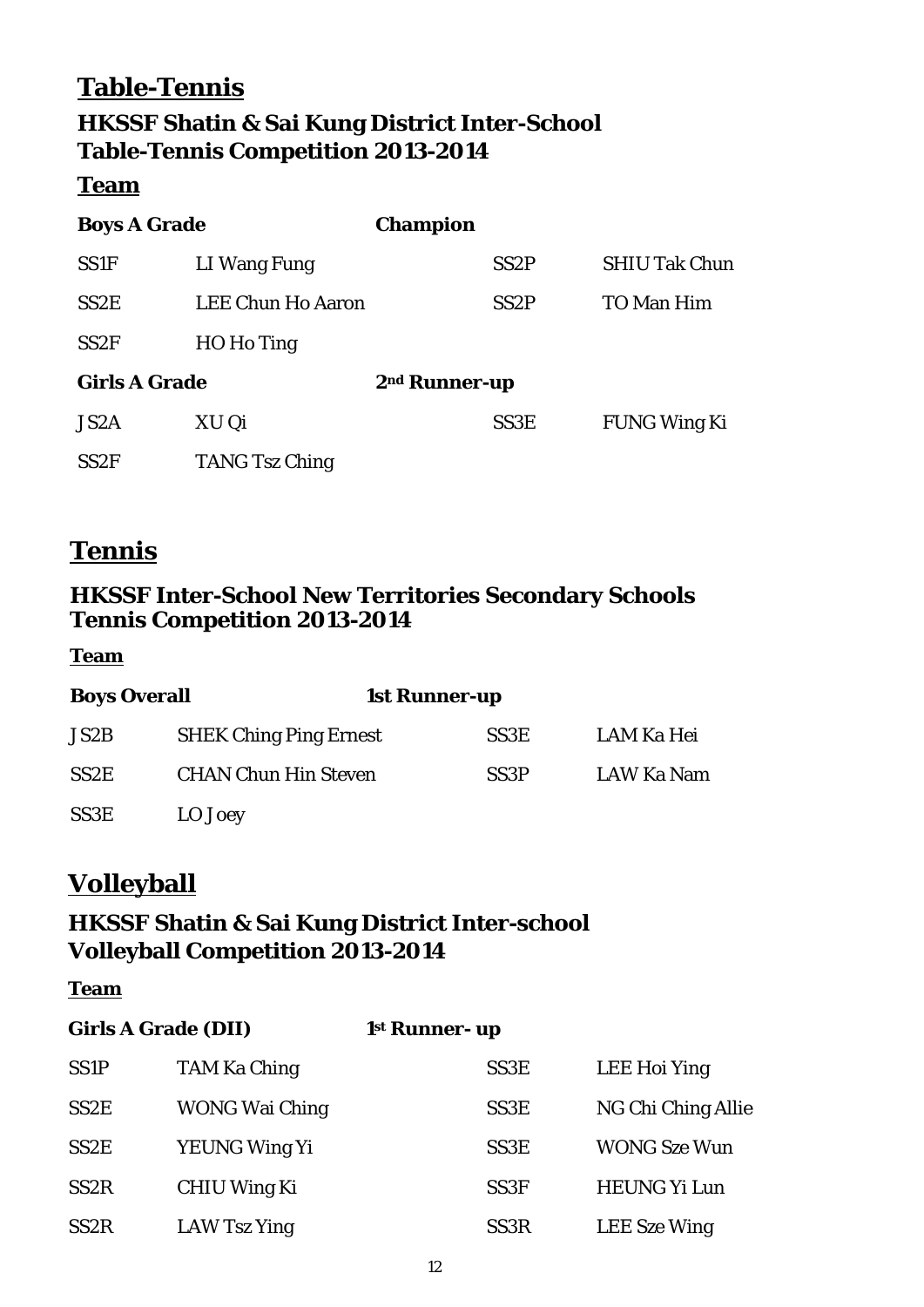### **Other Achievements**

### **Art and Design**

## **The 6th Art Ambassadors-in-school 2013-2014**

| Art Ambassador-in-school | SS <sub>2</sub> R | <b>PANG Kathleen</b> |
|--------------------------|-------------------|----------------------|
| Art Ambassador-in-school | SS <sub>2F</sub>  | <b>CHENG Ho Wun</b>  |

## **Dimanti Per Tutti"Diamond Accessory Design Competition "Dimanti Per Tutti**

| The Winner of Secondary Level | SS <sub>1F</sub>  | WOO Lok Yi           |
|-------------------------------|-------------------|----------------------|
| The Winner of Secondary Level | <b>SS1R</b>       | <b>CHAN Hoi Ying</b> |
| The Winner of Secondary Level | SS <sub>2</sub> P | LO Tsun              |

#### **Public Speaking**

## **65th Hong Kong Schools Speech Festival – English Section**

| <b>Secondary 1 Solo Verse Speaking</b> | 1 <sup>st</sup> Runner-up | <b>JS1A</b> | <b>CHUNG Brienne Chloe</b>    |
|----------------------------------------|---------------------------|-------------|-------------------------------|
| <b>Secondary 1 Solo Verse Speaking</b> | Champion                  | <b>JS1A</b> | LEE Ho Sing Jack              |
| <b>Secondary 1 Solo Verse Speaking</b> | 2 <sup>nd</sup> Runner-up | <b>JS1B</b> | SIU Wai Chun                  |
| <b>Secondary 3 Solo Verse Speaking</b> | 1 <sup>st</sup> Runner-up | JS3C        | <b>IP Man Hei</b>             |
| <b>Secondary 3 Solo Verse Speaking</b> | 2 <sup>nd</sup> Runner-up | JS3D        | <b>LEUNG Yui Hei</b>          |
| <b>Secondary 4 Solo Verse Speaking</b> | Champion                  | <b>SS1F</b> | <b>CHAN Ching Sze Cecilia</b> |
| <b>Secondary 4 Solo Verse Speaking</b> | 1 <sup>st</sup> Runner-up | <b>SS1R</b> | LING Ga Kei Miyuki            |

# **65th Hong Kong Schools Speech Festival – Chinese Section**

| <b>Secondary 1 Solo Verse Speaking</b> | $2nd$ Runner-up | JS1A | <b>CHUNG Brienne Chloe</b> |
|----------------------------------------|-----------------|------|----------------------------|
| <b>Secondary 1 Solo Verse Speaking</b> | $2nd$ Runner-up | JS1A | <b>CHEUNG Ovin</b>         |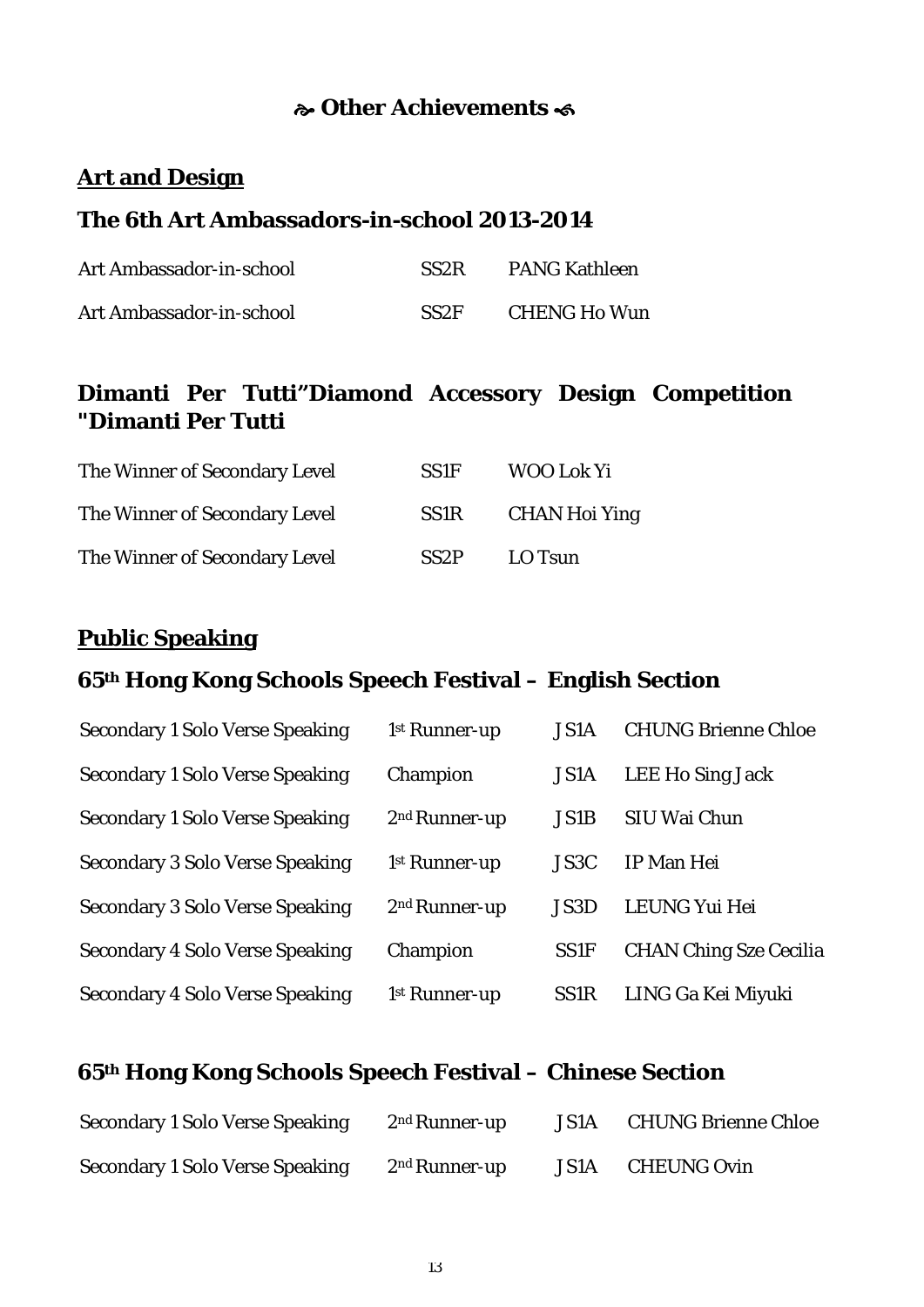## **Performing Art**

## **Hong Kong School Drama Festival 2013-2014 (English Category)**

### **Individual Award**

### **Award for Outstanding Performer**

| <b>SS1R</b> | <b>GRABO Marko</b>    | SS <sub>2</sub> P | LEUNG Yin Chun     |
|-------------|-----------------------|-------------------|--------------------|
| <b>SS1F</b> | <b>HOFER Jennifer</b> | SS <sub>2</sub> P | <b>WU Tenglong</b> |

### **Group Award**

### **Award for Outstanding Cooperation & Award for Commendable Overall Performance**

| <b>JS1A</b> | LAI Yuk Ki                    | <b>SS1E</b>       | <b>NG Wing Sze</b>        |
|-------------|-------------------------------|-------------------|---------------------------|
| <b>JS1A</b> | <b>LEE Tsz Ching Cherry</b>   | <b>SS1F</b>       | <b>LEUNG Sheung</b>       |
| <b>JS1A</b> | <b>LEE Yee Kwan</b>           | <b>SS1F</b>       | <b>HOFER Jennifer</b>     |
| JS1B        | <b>CHAN Kin Wang</b>          | <b>SS1F</b>       | <b>WONG Cheuk Yin</b>     |
| <b>JS1B</b> | <b>CHOW Ysz Ching</b>         | <b>SS1F</b>       | <b>CHENG Ching Wai</b>    |
| JS1B        | <b>HUI Ho Yin</b>             | SS <sub>1</sub> P | <b>NGAN Wing Chi</b>      |
| JS1B        | <b>WONG Mei Kei</b>           | SS1F              | <b>CHAN Chiu Sheung</b>   |
| <b>JS1D</b> | <b>KAN Wing Yiu</b>           | <b>SS1P</b>       | <b>WONG Chun Leung</b>    |
| JS1D        | LOO Sin Man                   | SS1 <sub>R</sub>  | <b>WONG Yin Wai</b>       |
| JS1D        | <b>WONG Pak Ning Ivan</b>     | SS1R              | LING Ga Kei Miyuki        |
| JS2B        | <b>LEE Tsz Ying</b>           | SS1 <sub>R</sub>  | <b>GRABO Marko</b>        |
| <b>JS3B</b> | <b>CHAN Wing Lam Tiffany</b>  | SS <sub>2</sub> P | <b>WU Tenglong</b>        |
| JS3B        | <b>CHEUNG Wan Lam Charity</b> | SS <sub>2</sub> P | <b>LEUNG Yin Chun</b>     |
| JS3C        | <b>LAW Wing Fung Alvin</b>    | SS <sub>2</sub> R | <b>MOK Yee Lam Evalyn</b> |
| JS3D        | <b>CHOI Wai Kin Tommy</b>     | SS <sub>2</sub> R | <b>LAW Tsz Ying</b>       |
| <b>SS1E</b> | <b>LEUNG Chit</b>             | SS <sub>2</sub> R | <b>TANG Oi Ling</b>       |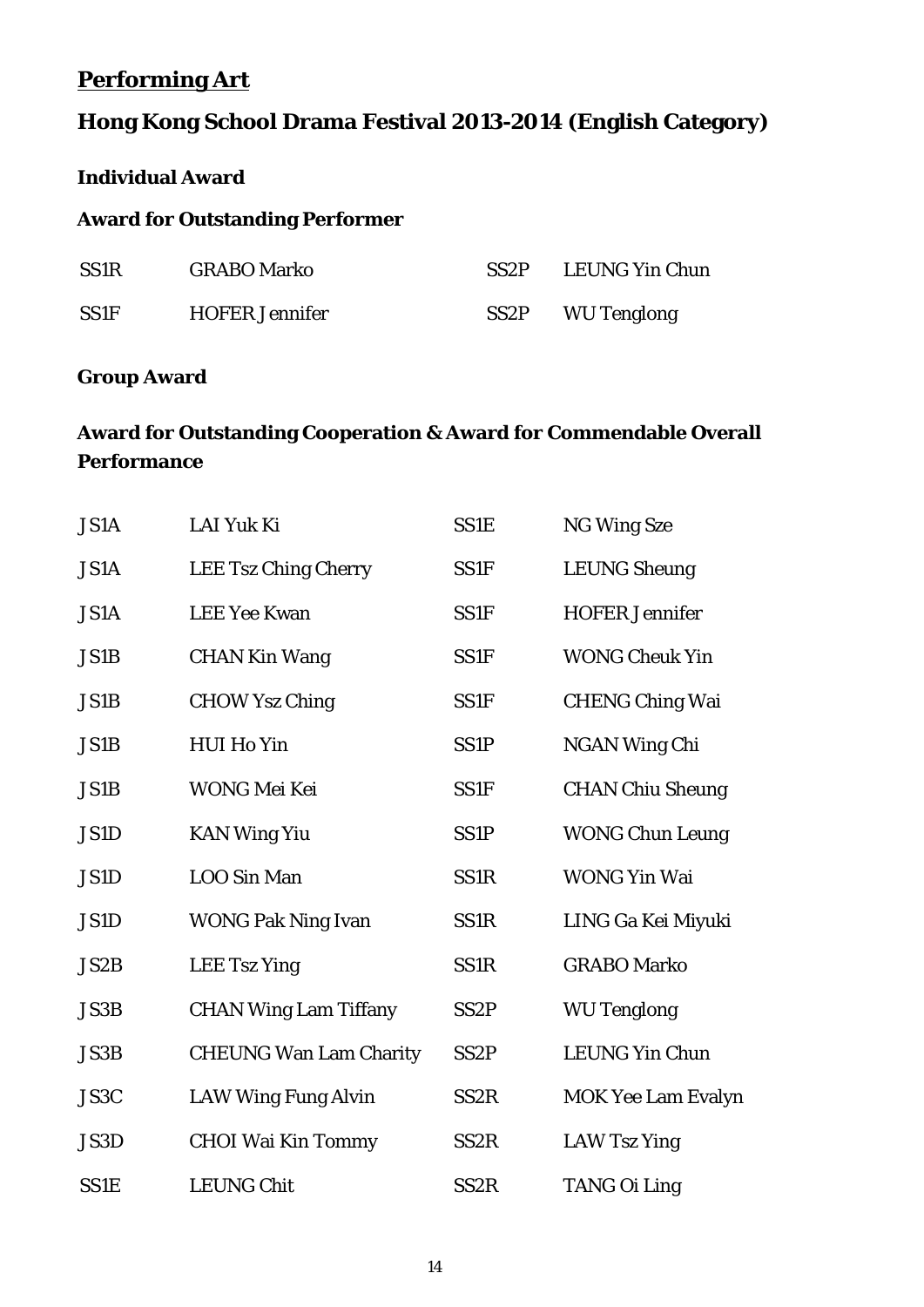**Music**

## **66th Hong Kong Schools Music Festival**

| <b>Zheng Solo (Elementary)</b> | 1 <sup>st</sup> Runner-up | JS2B | LI Man Tsun |
|--------------------------------|---------------------------|------|-------------|
|                                |                           |      |             |

## **Others**

## **Student Health Captain Award Scheme (CUHK School Health Program)**

#### **Student Health Captain**

| SS <sub>2F</sub> | <b>KWOK Tsz Tung</b>  | SS <sub>2F</sub>  | LEUNG Nga Ki          |
|------------------|-----------------------|-------------------|-----------------------|
| SS <sub>2F</sub> | <b>TANG Tsz Ching</b> | SS <sub>2</sub> R | <b>CHUNG Wai Shan</b> |

## **<School happy farm> Hong Kong School Organic Farming Charity Competition (Au Law Organic Farm)**

| <b>Best Project Learning Report</b> |                             |       |             |
|-------------------------------------|-----------------------------|-------|-------------|
| JS1D                                | <b>GONTHIER Ian-Francis</b> | JS1D. | YEUNG Co Co |
| JS1D                                | LEUNG Man Hoi Yennick       |       |             |

## **The 10th Shatin Outstanding Student**

| JS2D | <b>CHENG Tsz Yan</b> | SS <sub>2</sub> R | <b>CHENG Ying Wa June</b> |
|------|----------------------|-------------------|---------------------------|
| JS3D | <b>WONG Tsz Ho</b>   |                   |                           |

### **EDB and The Outstanding Young Person's Association Future Leaders Award**

| JS3B        | LAI Ka Hei                     | SS <sub>2F</sub> | <b>WONG Long Kei</b> |
|-------------|--------------------------------|------------------|----------------------|
| JS3C        | <b>CHU Tung Ching</b>          | S <sub>s3T</sub> | LEUNG Ka Hei         |
| <b>SS1R</b> | <b>CHEUNG Sik Ying Narciss</b> | SS <sub>3F</sub> | <b>LUI Kwok Tim</b>  |
| <b>SS1P</b> | NGAN Wing Chi                  |                  |                      |